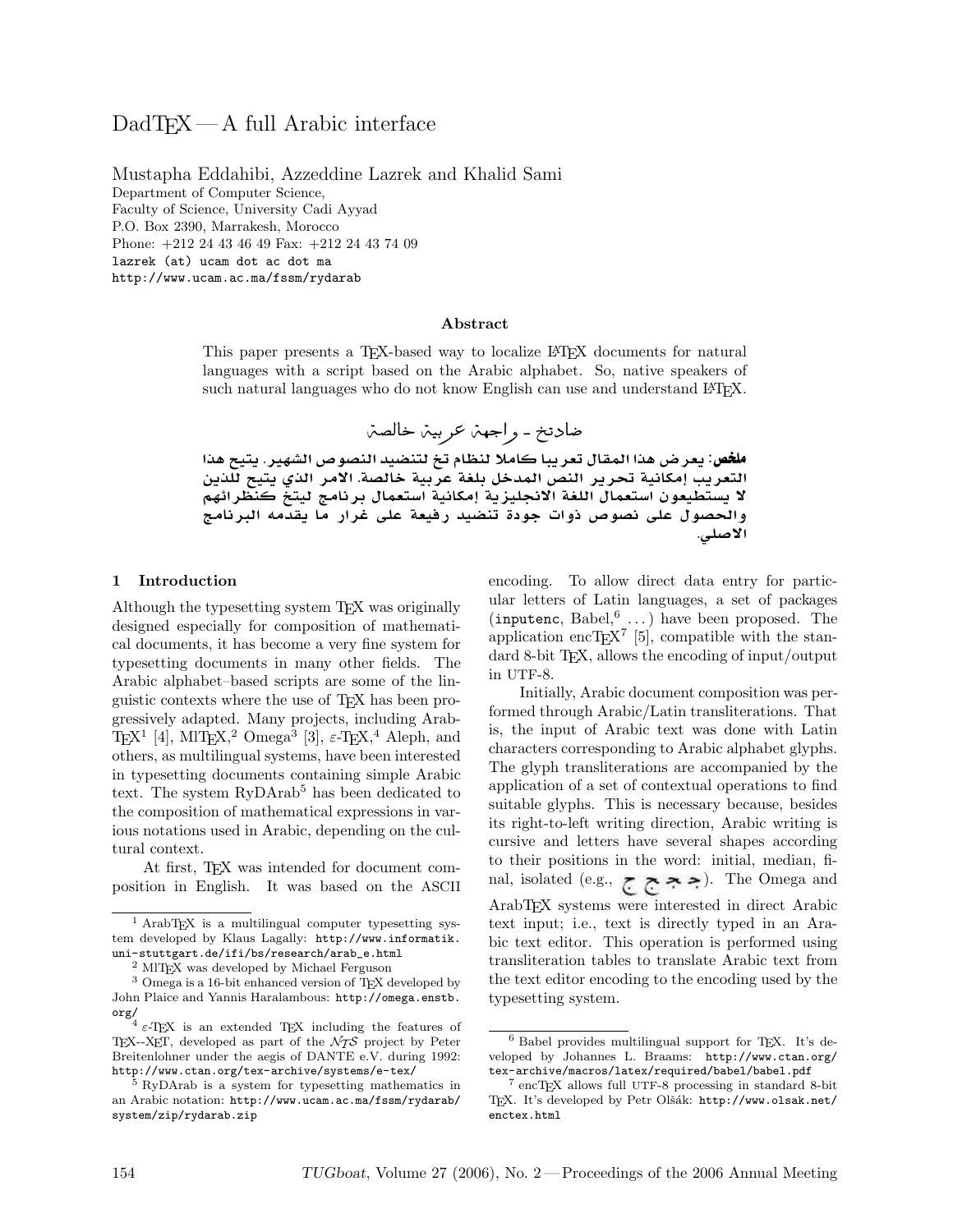Until now, however, there is no system that allows composing Arabic documents completely in Arabic. So, the development of a mechanism completely based on TEX to do so was an open question. Therefore, we developed an interface, called DadT<sub>E</sub>X,<sup>[8](#page-1-0)</sup> that allows creation of L<sup>AT</sup>EX documents in Arabic. The goal was to allow Arabic users, who don't know English, to compose LATEX documents containing only Arabic letters, with the addition of control characters like  $\setminus$ ,  $\$ , ... and of course with Latin text for bilingual documents.

Mathematical documents in an Arabic nota-tion, composed with RyDArab and CurExt,<sup>[9](#page-1-1)</sup> can so be typeset directly. In order to save the semantic meaning of mathematical commands and environments, it was natural to translate the RyDArab and CurExt macros. Of course, those translations are not enough. In TEX, besides the commands for mathematical objects, there are many commands that specify the mathematical content of the text, such as the theorem environment.

With these translations, Arabic users now hope that one need not use commands like \chapter, in a standard article. Clearly, if commands are also localized, it will be easy to understand their meaning; further, customization of command names allows T<sub>EX</sub> to be tailored to local pedagogical approaches.

Also, using English based commands with Arabic text is a source of ambiguity. Some problems with T<sub>E</sub>X source editing with bidirectional lines are:

- Text selection: selections can be made either in logical or visual mode. Selections in logical mode are accompanied by discontinuities which is a direct consequence of bidirectionality and that leave the user feeling uncomfortable, while visual mode selections lead to content ambiguity.
- Character positions: in a bidirectional line, the end and beginning of a run of Arabic text are visually in the same place.
- Semantic ambiguity: characters without explicit direction inherit the direction of the preceding text. This misleads the reader of the source about the meaning of the expression. E.g., the command \catcode'\=11 will be displayed as the incorrect \catcode'\11=.

With  $\text{DadT} \not\!\!{F} \mathbf{X}$ ,  $^{10}$  $^{10}$  $^{10}$  such problems can be avoided by using only Arabic text and minimizing bidirectional text in source documents.

The RyDArab system has already made some steps in the way of TEX localization, by adding commands for automatic date generation with Arabic month names and Arabic numbers. Further steps to be done in this field include exploiting the linguistic and regional properties from the system settings and getting notational preferences (such as units, currency,  $\dots$ ).

# 2 DadT<sub>EX</sub> system

#### 2.1 Process

At the beginning of this work, we thought of creating an application to convert Arabic text in a source document into its transliterated version using the same correspondences as those used in the transliterations. The program would read the source text character by character and translate each element into its equivalent. When a control character is met, the program would operate differently, by seeking in a commands dictionary the equivalent of this command.

This mechanism is similar to the one used in FarsiT<sub>E</sub>X<sup>[11](#page-1-3)</sup> [\[1\]](#page-4-3). FarsiT<sub>E</sub>X translates Persian text to transliterated text via an application program ftx2tex. Commands are written with Latin characters but are rendered from right to left. For example, \begin{document} is written as {document}begin\.

This method, based on the use of an application to translate a localized source file, presents several drawbacks. For instance, it is not direct; it generates a supplementary file to be processed instead of the original source file. So, the compilation time is increased. Likewise, additional memory and free space are required. Therefore, the method adopted in DadTEX is based on a direct use of TEX through translation of commands into Arabic. The source file is compiled directly. This makes it possible to avoid the use of a supplemental application that could eventually limit the use of DadT<sub>F</sub>X across platforms.

Such command name translation is not sufficient when using some systems, such as RyDArab.

<span id="page-1-0"></span><sup>8</sup> Dad is an Arabic letter. Its sound doesn't exist in many languages, showing the Arabic language's phonetic precision. In the Arabic literature, the Arabic language is often called the Dad language.

<span id="page-1-1"></span><sup>9</sup> CurExt is a variable-sized curved symbols typesetting system: [http://www.ucam.ac.ma/fssm/rydarab/](http://www.ucam.ac.ma/fssm/rydarab/system/zip/curext.zip) [system/zip/curext.zip](http://www.ucam.ac.ma/fssm/rydarab/system/zip/curext.zip)

<span id="page-1-2"></span><sup>10</sup> DadTEX is developed within the framework of global project "Al-khawarizmy", acting in the general field of localization of e-documents and tools: [http://www.ucam.ac.ma/](http://www.ucam.ac.ma/fssm/rydarab/system/zip/dadtex.zip) [fssm/rydarab/system/zip/dadtex.zip](http://www.ucam.ac.ma/fssm/rydarab/system/zip/dadtex.zip)

<span id="page-1-3"></span><sup>11</sup> FarsiTEX is a Persian/English bidirectional typesetting system: <http://www.farsitex.org/>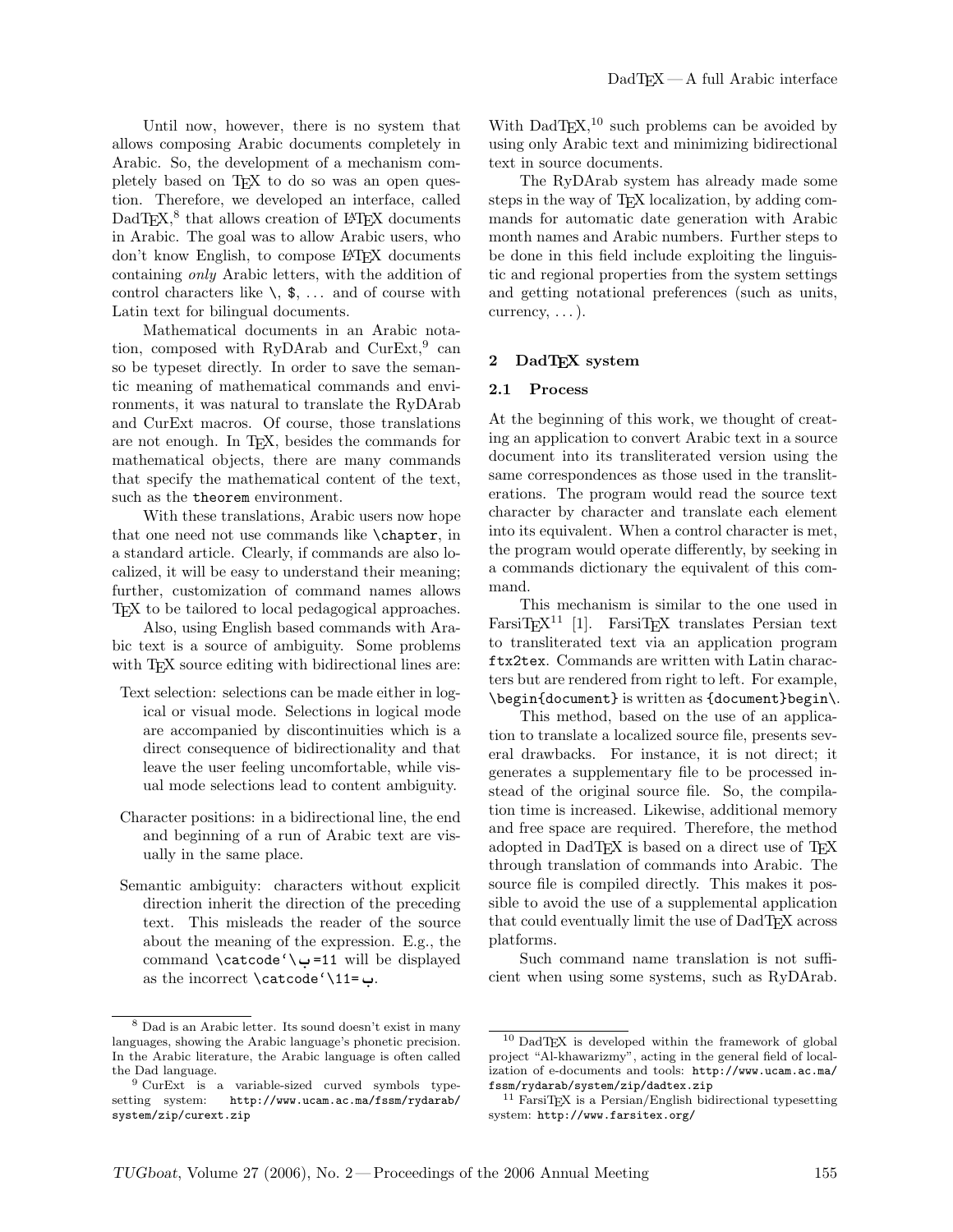Indeed, RyDArab is based on transliteration of individual letter-based alphabetical symbols [\[2\]](#page-4-4). Therefore, it becomes necessary to redefine the correspondences using Arabic characters. This operation has to take into account the particular encoding used.

Various systems of numbers are used in Arabic alphabet-based writings: the Arabic numbers notation system called Arabic or occidental numbers, used in North African Arabic countries; Arabic-Indic numbers, used in Middle Eastern Arabic countries; and Persian numbers, used in Iran. In TEX, numbers are used to control document component sizes, an action's frequency, etc. In this work, only the syntactic aspect of numbers will be discussed, the semantic would be in the scope of a future DadTEX version.

The method used in DadT<sub>F</sub>X is not specific to Arabic language, or languages with an Arabic alphabet–based script. It can be generalized on one hand to any right-to-left writing system, and on the other hand to any non-ASCII encoded documents. This system would alleviate the learning burden imposed on non-English speaking people.

# 2.2 Structure

For purposes of simplification, the first version of DadT<sub>EX</sub> is intended to be used with ArabT<sub>EX</sub> or Omega. Documents using DadT<sub>F</sub>X should be encoded either in the ISO-8859-6 encoding system for ArabT<sub>EX</sub> or UTF-8 for Omega. Other encoding systems can be used, as long as they are compatible with ArabT<sub>EX</sub> or Omega.

DadT<sub>F</sub>X is composed of four files:

- dadalpha.tex: here, ISO-8859-6 Arabic characters are declared as letters using the primitive \catcode. In TEX, command names are composed of a control character \ followed by characters with category code equal to 11.
- dadbody.tex: a set of commands used in document bodies are declared.
- dadpreamb.sty: a set of commands used in document preambles are declared. The encoding system in use is defined here.
- dadadapt.tex: DadTEX users can add their own commands. It is like a dictionary containing vocabulary that can be augmented whenever new keywords are established. Putting them in a separate dictionary allows for flexible translation.

DadTEX is platform independent; it can be used in both Windows and Linux. It is extensible, i.e., the user can add new commands. It is also flexible; all command names can be modified. The core of



Figure 1: Arabic document source using ArabTEX

TEX and LATEX are not modified. In fact, DadTEX operates like an interface between the Arabic script user and the typesetting system. The mechanism used makes it possible to translate command names for all T<sub>E</sub>X packages available without limitations.

Figures 1–4 show examples of a T<sub>F</sub>X document both with and without DadTEX.

#### 2.3 In action

Besides the DadTEX system, an adapted text editor, named DadNass, $^{12}$  $^{12}$  $^{12}$  has been developed to simplify typing of document source, calling TEX commands and running applications.

In spite of the Arabic interface for composition of TEX documents, some problems related to the debugger and to error messages remain. Error messages from the T<sub>F</sub>X core or from loaded packages are still displayed in English. Since DadTEX is based on

<span id="page-2-0"></span> $12$  [http://www.ucam.ac.ma/fssm/rydarab/system/zip/](http://www.ucam.ac.ma/fssm/rydarab/system/zip/dadnass.zip) [dadnass.zip](http://www.ucam.ac.ma/fssm/rydarab/system/zip/dadnass.zip)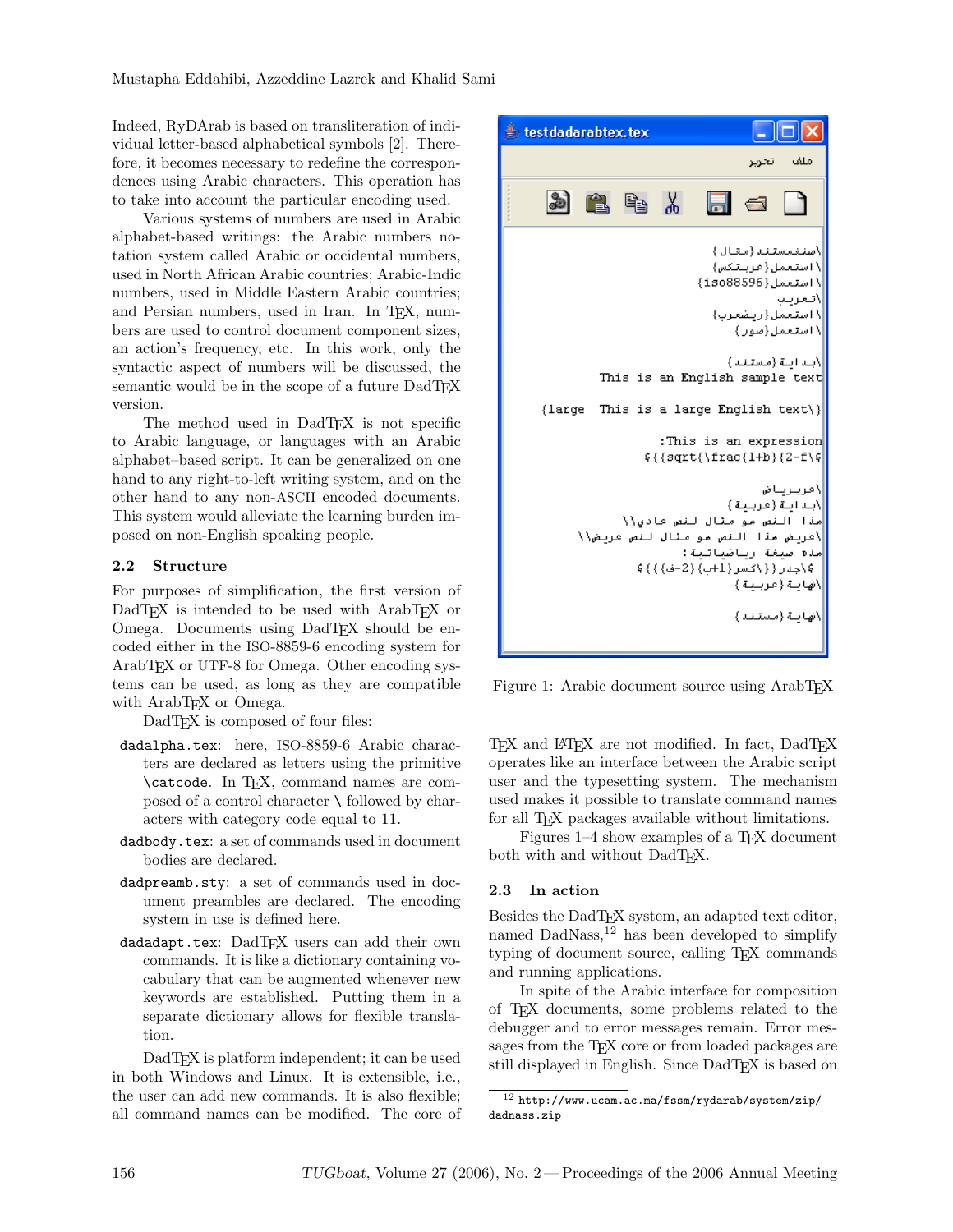

Figure 2: Output document in DVI



Figure 3: Normal equivalent of the document source



Figure 4: Simple Arabic document source using Omega

translation of command names only, error messages are always the same.

# 2.4 Encoding

DadT<sub>F</sub>X can be used with any encoding system capable of representing the Arabic alphabet, as long as the encoding is supported by the packages in use. In this version, we used ISO-8859-6 instead of UTF-8 because the ArabT<sub>EX</sub> system still has some problems when it is used with UTF-8. The encoding sys-tem recommended<sup>[13](#page-3-0)</sup> to represent Arabic text under Unix is ISO-8859-6.

In ISO-8859-6, Arabic characters are encoded in one byte. It is thus easy to set their category code into 11. The assignment is done by using a text editor that supports ISO-8859-6 encoding (e.g., \catcode'\=11). If the encoding used to encode Arabic text is UTF-8, then Arabic characters are presented using two bytes, and the use of a text editor that supports UTF-8 will lead to errors, because \catcode is intended to be used with only one-byte characters. For example, instead of using the command as follows  $\text{catace}^{\iota}$  =11, characters should be divided into two visible bytes (Ø and § in the case of the Alef) using an ASCII text editor. Thus, we use the following: \catcode'\Ø=11 and  $\text{catcode'}\$ =11. However, in the case of the Omega system, the hexadecimal code can be used directly: \catcode'^^^^0627=11.

Currently available multilingual TEX typesetting systems require declaring a text's linguistic environment. For example, the Arabic text begins with the command \begin{arab} and ends with \end{arab}. This way allows TFX to use the suitable font and change the writing direction. This is in contrast with browsers, where no specific declaration of the language is required, thanks to an advanced level of use of Unicode's bidirectionality algorithm, and to the possibility of using available fonts instead of being tied to only one font. This is due to the multilingual nature of TrueType fonts. Indeed, all Unicode characters can be presented in a single TrueType font.

# 2.5 Document structure

The structure of DadT<sub>F</sub>X documents is similar to that used in LATEX.

The document starts with the Arabic command , equivalent to \documentclass with the translation of the class name (e.g., article to

<span id="page-3-0"></span><sup>13</sup> "Arabization of graphical user interfaces", by Franck Portaneri and Fethi Amara:

<http://www.langbox.com/staff/arastub.html>